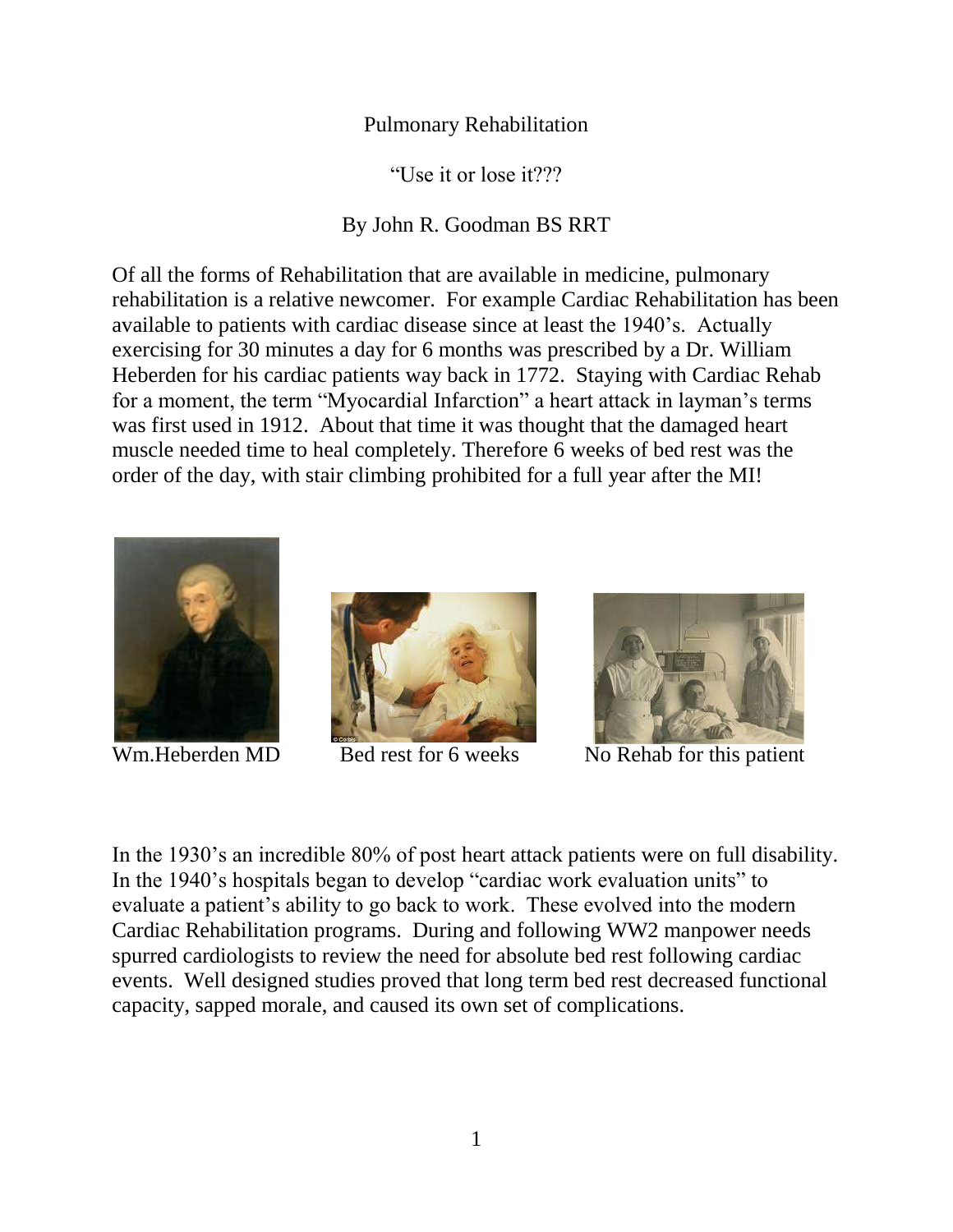The big breakthrough came with the heart attack of President Eisenhower in 1955. Eisenhower was in Denver when he had his heart attack. He was naturally taken to Fitzsimmons Army Medical Center. His cardiologist, Paul Dudley White, prescribed graded exercise to include swimming, walking and golf. At first it was considered dangerous and reckless, but it was so successful it led to the creation of the "President's Fitness Council." The last 50 years has led to the research that proved the value of Cardiac Rehab services beyond any doubt.











Classrice G. Listin





The road to Pulmonary Rehab has not been so straight forward. The reason for this is probably due to the fact that Cardiac Rehab is primarily directed towards patients who have already suffered a heart attack. Patients in Cardiac Rehab often follow a uniform pattern where post heart attack patients are closely monitored during group exercise. In fact, the current Medicare guidelines for reimbursement for Pulmonary Rehab allow for 36 one hour sessions which is exactly what they allow for Cardiac Rehab. The big difference is most pulmonary patients spend more than one hour at their sessions, while the facility can only bill for one hour of contact time. Pulmonary rehab patients tend to be far more diverse and complex and require much more individualized professional attention than Cardiac Rehab patients.

In the beginning Pulmonary Rehabilitation guidelines were based primarily on well established Cardiac Rehab guidelines. It was thought that since dyspnea (shortness of breath) on exertion was the major troubling symptom, avoiding dyspnea was more or less the appropriate way to manage this disease. This would of course preclude the introduction of any sort of graduated exercise program. It wasn't until the 1950's that one of the true pioneers of pulmonary medicine, Dr. Alvan Barach, began to offer a different opinion. Dr. Barach understood and appreciated the significance of the increased work of breathing COPD patients had to contend with, and sought ways to lessen their burden. An insight into Dr. Barach's understanding of the physiology of COPD can be appreciated from the following quote from a paper he wrote in 1952, *"In 2 patients with pulmonary emphysema in*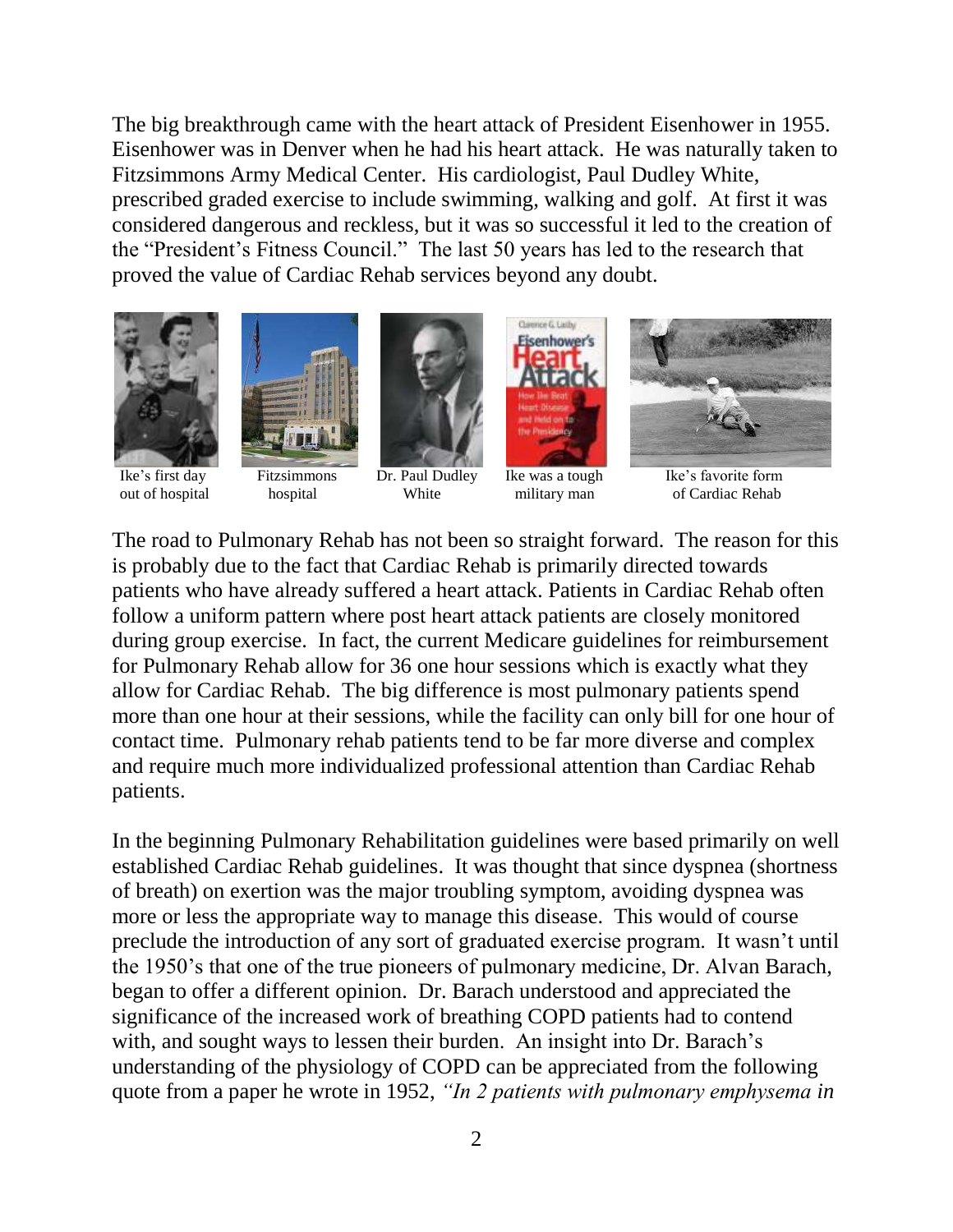*whom dyspnea on exertion was relieved during the inhalation of oxygen, an exercise program was instituted with subsequent improvement in capacity to exercise without oxygen. The progressive improvement in ability to walk without dyspnea suggested that a physiologic response similar to a training program in athletes may have been produced."*









Dr. Alan Barach Dr. Barach wearing  $O_2$  Metal  $O_2$  cannula Dr. Barach obviously understood that the treatment of complex pulmonary patients involved a multidisciplinary approach. Dr. Barach's early observations were proven scientifically in peer reviewed literature some 40 years later. If Dr. Barach was the "originator" of the idea of Pulmonary Rehabilitation, than surely Dr. Thomas L. Petty put all the separate components of pulmonary rehabilitation together to establish the modern day Pulmonary Rehab Department.

Dr. Petty published his landmark paper titled "A Comprehensive Care Program for Chronic Airway Obstruction," in 1969. The program offered individualized education about the patient's disease, bronchial hygiene techniques, breathing retraining, physical reconditioning, individualized medication instruction, and the use of oxygen therapy whenever indicated. By 1974 Dr. Petty's program became the model approved by the American College of Chest Physicians, and in 1980 The American Thoracic Society officially endorsed Pulmonary Rehabilitation defining *exercise* as an essential component.





Dr. Tom Petty and his Dr. Petty; mentor to so many Ironically, Dr. Petty needed famous bowtie pulmonologists over the years oxygen himself in the last



 years of his life. Here he is wearing Oxy-View eyewear.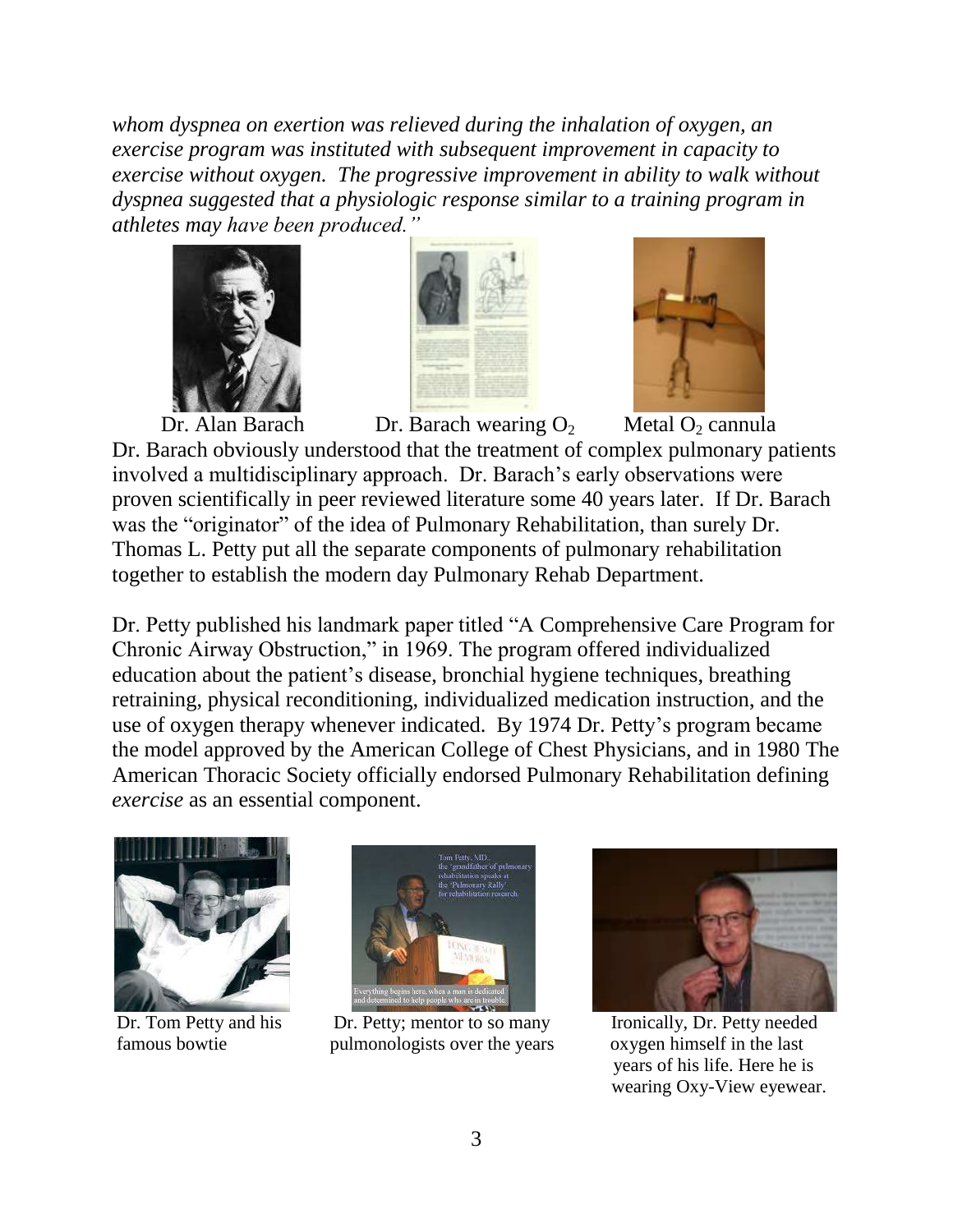The 1980's saw a number of papers published doubting the value of rehabilitative exercise. It was pointed out that Pulmonary Rehab could not be shown to improve lung function. In fact, several papers looked for biologic markers that would show improvement in "muscle training "such as may be seen in athletes. No markers could be found and in the view of some, Pulmonary Rehab was labeled more of a "touchy-feely" therapy, rather than scientifically driven.

The 1990's saw a number of investigators doing better targeted studies looking at what could be measured following completion of a Pulmonary Rehab program. We now know that Pulmonary Rehab has both direct and indirect positive effects on patients with a variety of pulmonary disease. Pulmonary rehab can be easily defended to showing an improvement in dyspnea, exercise tolerance, and most definitely improvement in health related quality of life.

So what do we know about Pulmonary Rehab that you can take to the bank? What are some of the very realistic expectations a patient entering a pulmonary rehab program can expect? Pulmonary rehab is aimed at improving quality of life by:

- 1. Decreasing respiratory symptoms and their complications.
- 2. Encouraging patients to self-manage their disease and exert more control over their day to day functioning. (Manage your disease; don't let the disease manage you!)
- 3. Improving overall physical conditioning and exercise performance.
- 4. Improving emotional well-being.
- 5. Reducing hospitalizations for exacerbations of underlying disease.

How might Pulmonary Rehab help you?

By attending education classes you will learn many things about your lungs, how they normally work, and how your disease process interferes with the normal working of the lung. Classes on your medications, how to correctly use your inhalers, drug interactions, and when to call your doctor are all normally covered. One of the most important, yet overlooked component of Pulmonary Rehab is the effect of the group dynamic. During group meetings you will meet with other patients who have breathing problems. Sharing common concerns or asking questions of patients who have already "walked a mile in your moccasins" shows all participants that they are in the same boat together.